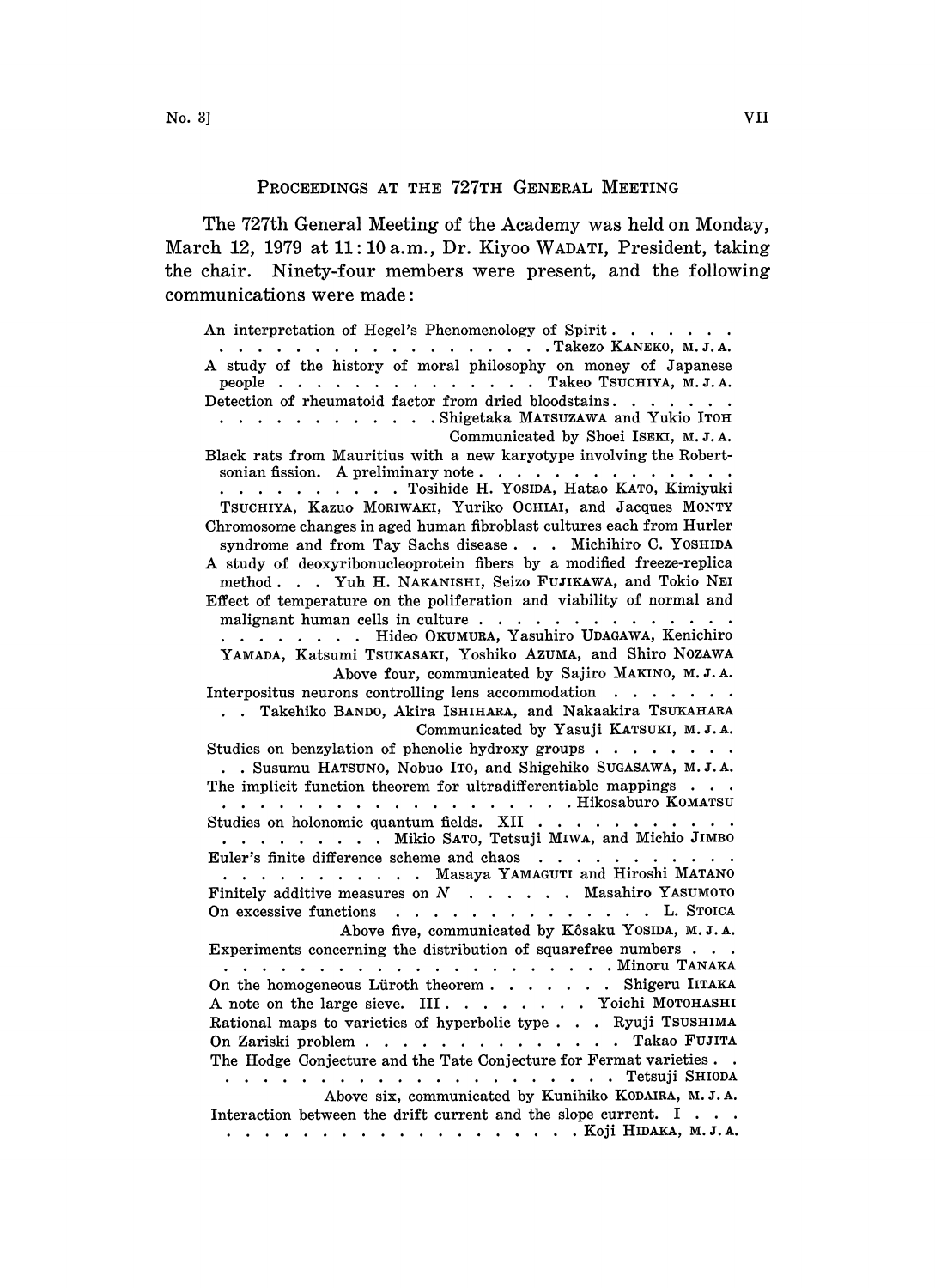Outline of the Carboniferous Trilobites in Japan. . . . . . . . . . . . . . . . Teiichi KOBAYASHI, M.J.A., and Takashi HAMADA The large Carboniferous strophomenides from the Akiyoshi limestone group and their biostratigraphical significance . . Juichi YANAGIDA An interesting mode of occurrence of Polyptychoceras (Cretaceous Heteromorph Ammonoid) . . . . . . . . . . . . . . . . . . . . . . Tatsuro MATSUMOTO and Mitsutoshi NIHONGI Above two, communicated by Teiichi KOBAYASHI, M.J.A. The accessory optic system in the rat. The inferior and superior accessory optic tracts . . . . . . . . . . . . D. Takao RYU The accessory optic tract in the rat. Evidence for the retino-suprachiasmatic tract . . . . . . . . . . . . . . D. Takao RYU Above two, communicated by Teizo OGAWA, M.J.A. Electron microscopic study on two types of reflecting cells in the ventral skin of the sand eel, Ammodytes personatus . Yoshihisa KAMISHIMA Communicated by Kiyoshi TAKEWAKI, M.J.A.

After a recess, during which the members present met in their respective Sections, the General Meeting was resumed for business transactions.

First, President announced that Dr. Kiyoto FURUNO, M.J.A., had died on March 1, 1979. The Members rose from their seats in silence, expressing profound sense of grief.

Next, Dr. Ken'ichiro OsuM, M.J.A., and Dr. Yoshio FUJITA, M.J.A., paid a high tribute respectively to the late Dr. Sozo KOMACHIYA'S and the late Dr. Yusuke HAGIHARA'S meritorious services to the academic circles.

Then, the Chairmen of both Sections made reports on the matters dealt with at the Sectional Meetings.

The Meeting adjourned at  $5: 10 \text{ p.m.}$